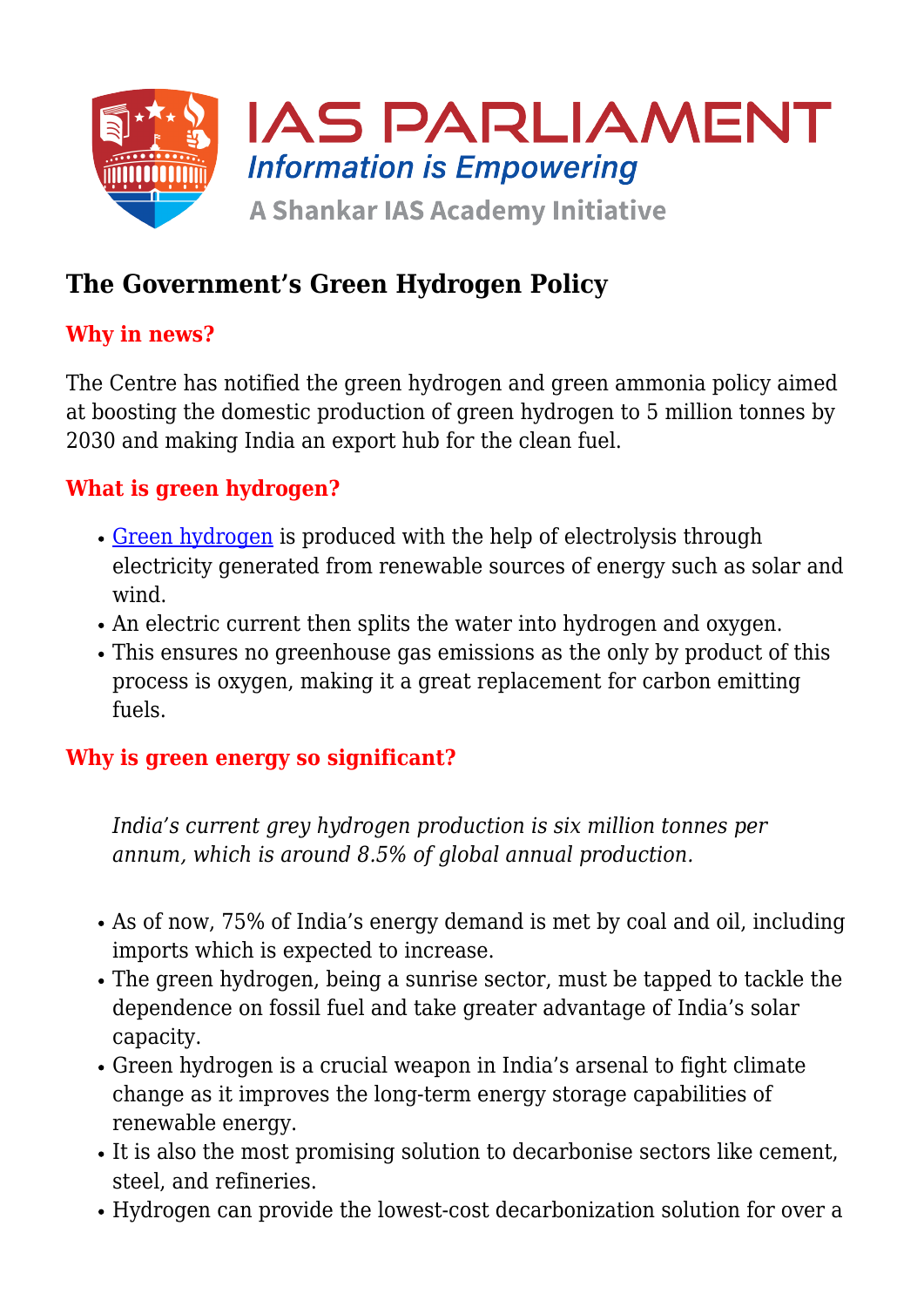fifth of final energy demand by mid-century contributing a cumulated reduction of 80Gt of CO2 and is thus an essential solution to reach the 1.5°C climate scenario.

Since hydrogen is the cleanest fuel, it can help India in achieving the target of net-zero carbon emissions by 2070.

### **How is the policy set to boost domestic production of green hydrogen production?**

- **Free power transmission** The new policy offers 25 years of free power transmission for any new renewable energy plants set up to supply power for green hydrogen production before July 2025.
- It will be possible to set up a solar power plant in Rajasthan to supply renewable energy to a green hydrogen plant in Assam and would not be required to pay any inter-state transmission charges.
- **Change from grey hydrogen** The move is likely more economical for key users of hydrogen and ammonia such as oil refining, fertiliser and steel sectors which currently use grey hydrogen or grey ammonia produced using natural gas.
- **Boost for exports** Port authorities will provide land at applicable charges to green hydrogen and green ammonia producers to set up bunkers near ports for storage prior to export.
- It is noted that Germany and Japan could be key markets for green hydrogen produced in India.

## **What incentives were provided under the policy?**

- **Single portal-** The government is set to provide a single portal for all clearances required for setting up green hydrogen production.
- **Parking the surplus** It also provides a facility for producers to bank any surplus renewable energy generated with discoms for upto 30 days and use it as required.
- **Grid connection** The power ministry has also said that energy plants set up to produce green hydrogen/ammonia would be given connectivity to the grid on a priority basis.
- **Renewable energy at concession** Power distribution companies may also procure renewable energy to supply green hydrogen producers at a concessional rate which will only include the cost of procurement, wheeling charges and a small margin as determined by the state commission, under the new policy.
- **RPO fulfillment** Such procurement would also count towards a state's